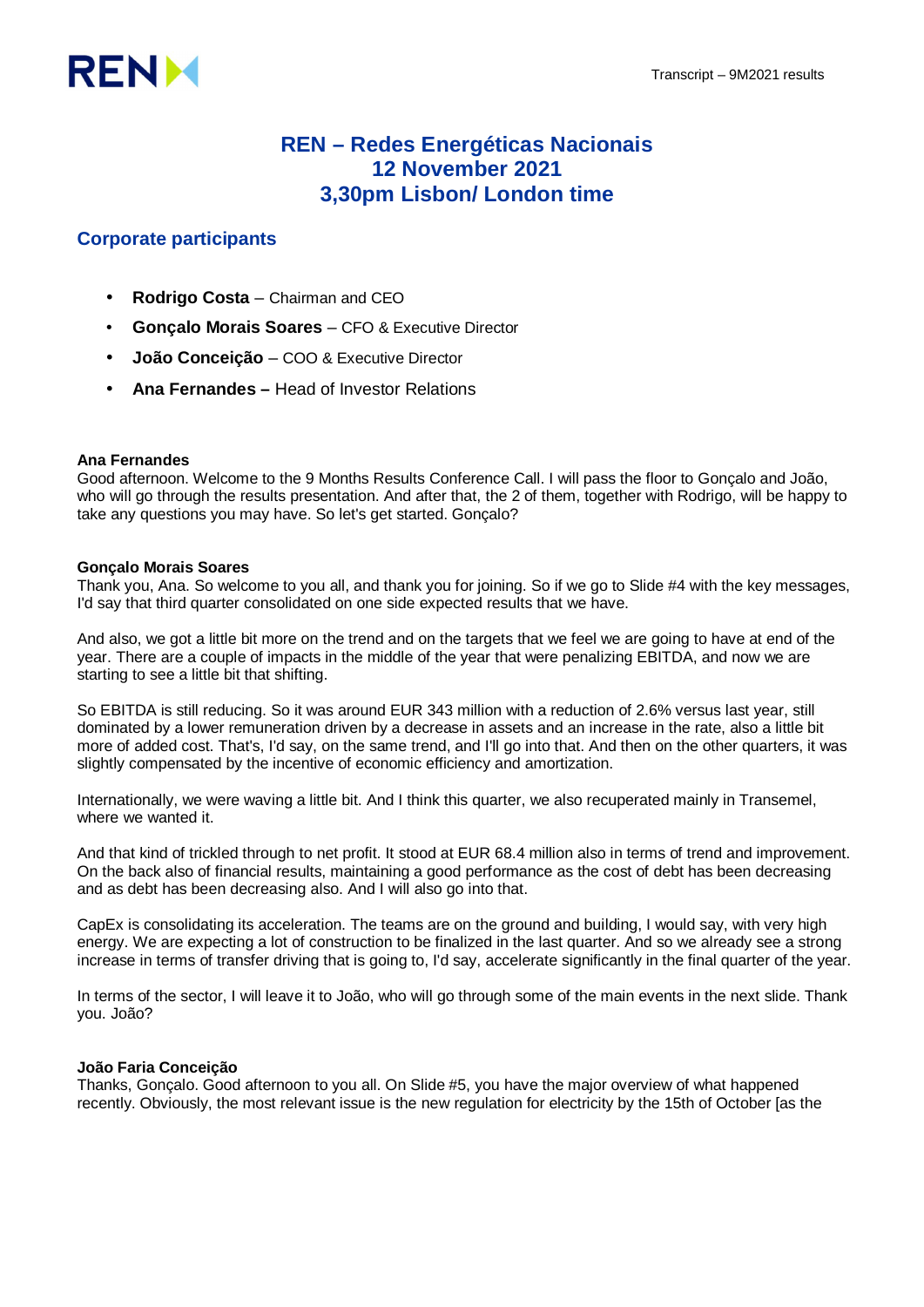

management team], the regulator presented the confidential proposal to the Tariff Council that announced some of -- some public information, which is the one that most of you have already access to.

And this includes the fact that we will get a base rate of return starting on 4% with an indexation mechanism similar to the one that we were used to with a cap of 3.7% -- and a floor with 3.7% and a cap of 7%.

The regulator this time accepts an efficiency target for our operations on 1.5% and also confirmed that the assets that have been put into operation before the end of the current year, so before the end of 2021, they will be kept the same logic of the reference cost mechanism, including the 75 basis points premium.

Apart from that, in August, they will release the regulatory framework, not the parameters but that the framework, which basically was consolidated with this first draft proposal of the parameters. And last but not least, we also get during the summer the appraisal of the regulator on the investment plans for both electricity and natural gas transmission businesses of REN.

This was -- the overall opinion is, of course, in line with the challenges of the energy transition. Although in some areas, the regulator rises the questions if some of the investments could be delayed. At the current stage, we are preparing the final version of these both investment plans that need to be presented officially to the government by the end of this current month, by the end of November.

And the government will have the final word on approving or not approving these plans and specifically what is required to be necessary for these energy transition objectives.

Jumping to Slide #7, you have an overview of the technical figures -- technical and operational figures. Here, what we see in terms of consumption, on the electricity side, some recovery from 2020. Bear in mind that in 2020 there was a decrease in consumption due to this COVID-19 pandemic.

On the natural gas side, you see a decrease versus 2020, but this decrease is fully justified by the decrease of the gas that was consumed by the combined cycle plants to generate electricity. And what concerns to the what we call the conventional consumption in industrial and households, there was an increase, and this increase is reflected, for instance, on the gas distributed by our Portg‡s concession.

In terms of renewables, we are continuing to increase the renewables' share in the electricity consumption. In Portugal, until now, we reached the target of 60% of the only electricity that was consumed in Portugal. It was generated from renewable sources. And this is in line with the goals of the national plans for the energy transition.

What concerns the quality of service? What you see is slight fluctuations, one up and some down, in terms of the availability and the quality of service of our network. But overall, we can still say that we have maintained the very high standard of quality of service both in electricity and natural gas side. And with this, Gonçalo, I turn it back to you.

#### **Gonçalo Morais Soares**

João, thank you very much. So if you want, flip (inaudible) on Slide now #8. This is just the main highlights with the key numbers. I'll pass and I'll just point out again EBITDA, which is now falling quite a bit less than it was falling in the middle of the year. We were falling around 3.9, and this is 2.6. I think this is something that you see improving as the year goes by.

I'll also point out the amount of net debt. It is extremely low, and I'll come back to this. It comes on the back clearly of the tariff deviations that we've been having due to the high prices of energy, and I'll come in and get into a little bit more detail afterwards.

Slide #9. So in EBITDA, as I said, it's trending better, as expected, towards kind of a more stable like EBITDA at the end of the year. The main impacts are the same as we saw before: so RAB remuneration, OpEx contribution.

International segment is still a little bit negative, driven by Electrogas, as I said, and I'll explain that, being compensated by some other revenue. On the business segment, I see same kind of trend: gas transmission decreasing a little bit, electricity transmission going up a little bit. The rest is more or less, I say, the same.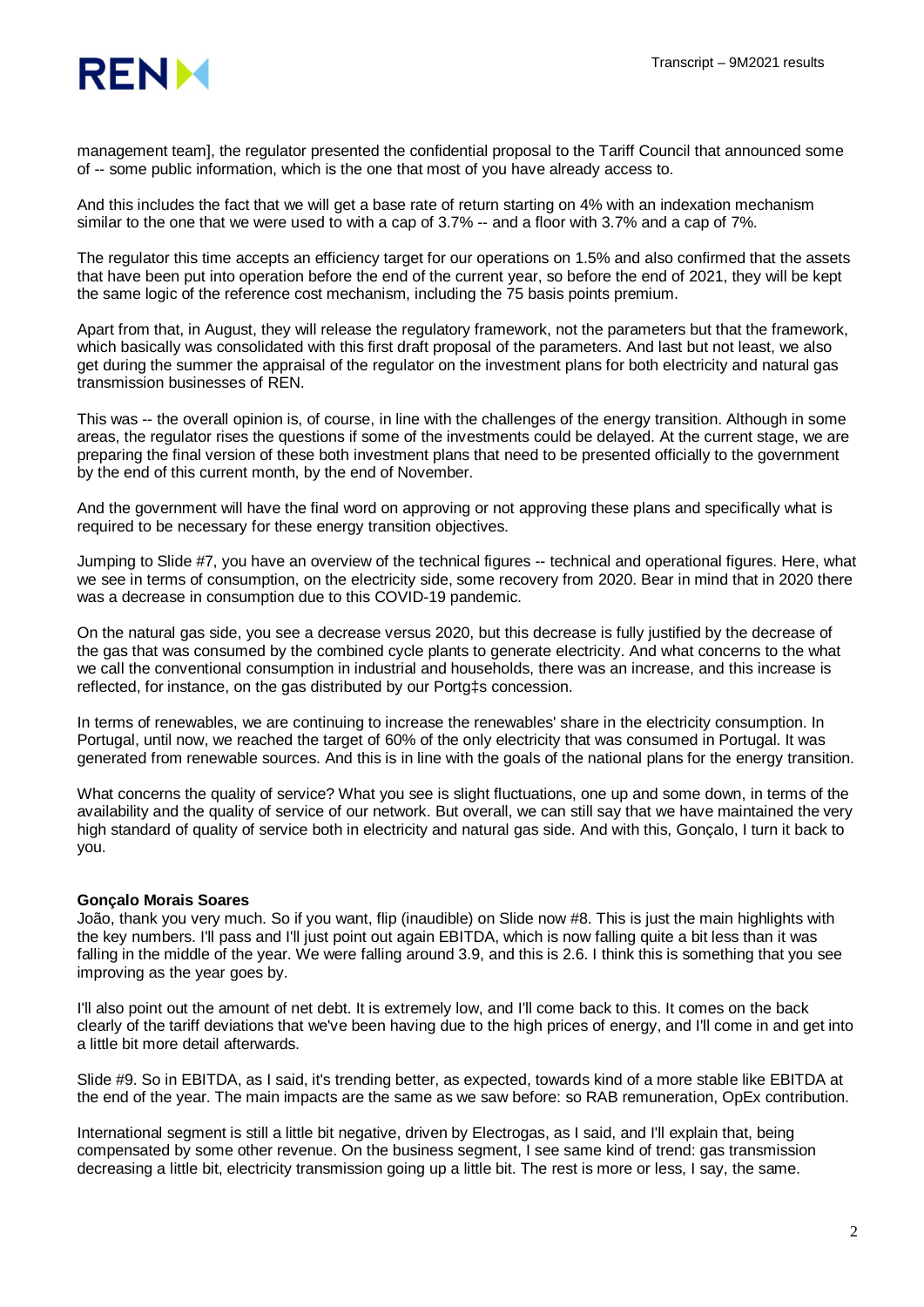

So looking at the evolution of rates. They are still low. They haven't -- they changed a lot, but in the graph, it seems a little bit more stable. There is no major change versus the second quarter. So we are at the floors of all of the rates of return, okay? So this is where we are expecting to be -- we are very close -- actually, no, we are not very close. We already ended. So we stayed there. So this is where we were for this year and which is what we expected already for a long time.

Looking at Slide #11 and CapEx. You can see clearly ramping up of CapEx and transfer throughout. And we do think that the amount that you see here still do not portray completely what we expect for the full year. As we said last year, we were recuperating in terms of transfers.

A lot of projects that were delayed, and so were not concluded at year-end. So we can expect very strong transfers until the end of the year. And we also expect strong CapEx delivery until the end of the year.

In the business plan, we have this interval of 200 to 235. And we are expecting to be at the top of that interval, if not to exceed it. So we are now -- as you know, it all then depends on how the weather and other things progress. But we do feel that the operating teams are making very good effort, and there's -- most of the projects that we have planned, not all but most of the projects are being able to be delivered this year, which I think is good news.

In terms of Slide #12, I'd say it's early because -- since we are starting to do those transfers. You still see a decrease across the board. We hope that on the electricity side until the end of the year is a reversal of the story. So we see the stabilization of gas distribution.

You will continue to see a decrease in electricity without premium and gas transmission. But in electricity with premium, we will believe that with this new transfers to RAB, we will probably see some kind of a reversal that will reflect itself in the average RAB next year.

So that's what you can see also in terms of remuneration in Slide #13, very similar story to the second quarter. So remuneration impact is mostly, not only but mostly, by the asset-based evolution that is very similar in electricity and gas transmission as of now, I'd say, the full amount of remuneration decrease. A little bit more of impact on the electricity side of the road, but would say, more or less similar stories [and] gas distribution more stable from this point of view.

Looking at the cost part in Slide #14. You are already seeing this a little bit different from the other quarter. We expect this to improve towards the end of the year. We expect the cost -- the core OpEx to go up but for this increase to be lower than it is now. And now it is being driven -- although personnel costs are increasing a little bit, it is being driven mainly by core external cost.

And in this, I would point out at (inaudible) 3. One, electricity costs. So we are also, on the cost side, feeling a little bit of the pain in the terminal. So it's almost EUR 2 million. And this from the first half to the third quarter, the double. So it was 0.9 and now it's 1.9. So the cost of energy has been hurting everyone.

The second thing is the insurance cost. We already saw it in the second quarter. There's no acceleration. That's a similar trend. The consultancy service is the same thing. So this was mostly the cost that we have coming from before.

So I say that some of these costs are not going to be recuperated. Given the price of electricity, I think we will still feel the electricity cost pushing this upwards, but we do believe that in terms of core OpEx evolution that year-onyear percentage is going to be lower and more controlled than we have here.

Internationally, so what we saw is some recuperation as expected on a year-on-year. So Transemel was decreasing, and now you see that it is kind of progressing positively. This was due to the recuperation of some tariff revisions that we have in 2020, and that went into the accounts now. And so this is kind of what we can expect it, and we'll continue to consolidate next year.

On Electrogas side, we already knew that this year, we have one contract reducing and some dynamic for the revenues to come down. Next year, you will see a reversal of this. You'll see new contracts coming in. But meanwhile, this year, you'll see this drop and some recuperation next year.

I'd say, again, very close to what we were expecting, better trends than we have from before. And so from, I'd say, a financial indicator point of view, no issues. We are now operating fully out of the agreement that we have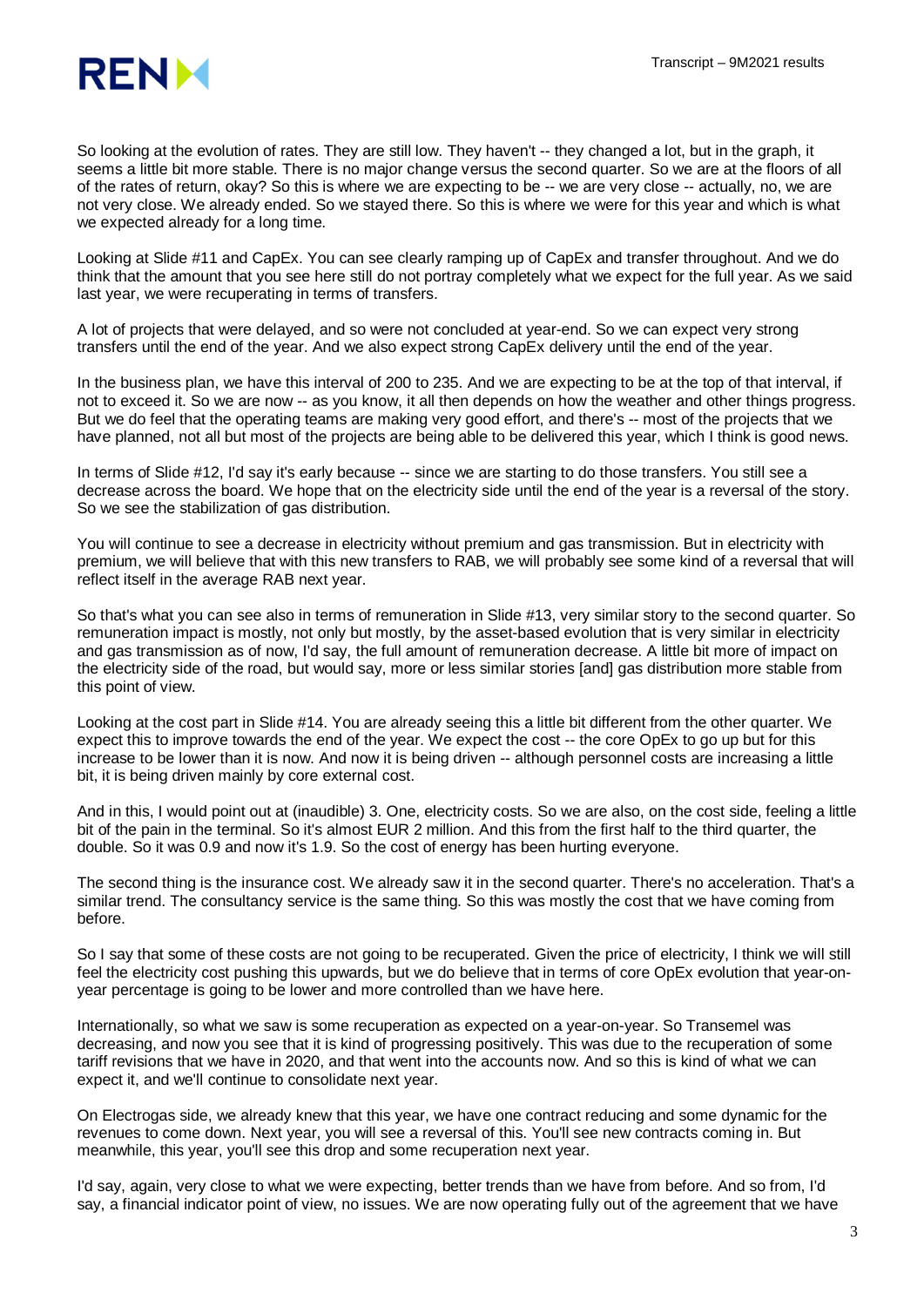

with the sellers of our assets. The operational teams that we have here are also getting more involved because now we are operating Transemel fully.

And I say that, that transition went very well. We are now expecting to see what happens in the elections in November and December. Almost certain they'll have 2 rounds. So we will see, but apparently, some kind of center left or center right, hopefully, scenario is going to play out. So we will see and we will accompany that in the coming months.

Below EBITDA, on the financial results, cost of debt stable. So we've been in this 1.6%-1.7% kind of range. We have told you this is what where we would be this year, next year. So it can be slightly higher, slightly lower. It's not going to change a lot until we have to refinance that in '23. Net debt, I'll come to it in a few seconds. Apart from it, no major news.

The effective tax rate increased a little bit, but it's something that you have always to look on a full year kind of perspective. We cannot analyze this on a quarterly basis. Some corrections are based then in a quarter that reflects past thing for. So it's kind of the trend. It's -- I can tell you, it's almost exactly what we have in budget, not that we share the numbers, but for you to understand that this is really what we had expected, okay?

So in terms of Slide #17 and full trends, so this is the story: strong pressure in terms of EBITDA from RAB remuneration and other impacts and a slight recovery from the financial results.

But as income tax also increases as of now because last year, we have more one-offs and we have some recoveries that were kind of extraordinary. So it's not that the effective -- the tax rate has increased, but it's more of this one-off that are not so large this year makes this increase in terms of income tax. Okay?

Slide #18, in terms of debt. So this is something that we don't usually see in the third quarter, a decrease of more than EUR 360 (sic) [350] million of debt year-on-year. It's not even year-on-year. It's from the end of the year to today. But you can see one line, the line tariff deviations with almost EUR 300 million.

So this is massive. So it's not a good -- it's not the best thing in itself that debt is going down. Our trending area, of course, has a difficulty managing the cash because we were not expecting so much cash. But apart from that challenge, it's not a bad thing.

And by -- in the first quarter before the summer, we also thought that this was going to stabilize and not increase so much. But I think that is the price of energy increasing so much and this trend caught, I think, everybody a little bit by surprise. So what we could think that would be some kind of reversal actually accelerated and deepened.

So -- and this comes mainly from the company that we have, REN Trading, that manages the 2 contracts from [Pego] and Turbogas from the 2 generators that are not -- that didn't go into the market. And because of this being fully -- at full power, both the coal and the gas plants, they are generating much more revenues than we're expecting, and they are generating huge deviation.

Just to give you a heads-up: so we do not expect this to be reversed until the end of the year. So we are expecting at the end of the year of 2021 to have a big decrease in terms of debt. Yes, we have a little bit more CapEx now, but we do expect to have a big decrease in terms of debt.

We do expect next year for it to reverse itself as we have to give back part of this. That being said, again, it will then depend on how the prices of energy and things behave next year. So I think this is all of now a little bit uncertain for us to make any projections, but that's kind of what we see. Low debt this year, some increase next year to recuperate this territory.

Slide #19 is just the performance of the stock. I think you follow this. It's just more for your information, and we have been trailing, I'd say, more or less the -- see the market up until the end of September.

And so in closing remarks, I'd say very kind of expected results, trends improving in several places, CapEx consolidating as we expected.

Just one final comment before we go into the Q&A, and that's related to regulation and João is here already. But just to let you know, a lot of the information about regulation is not public now.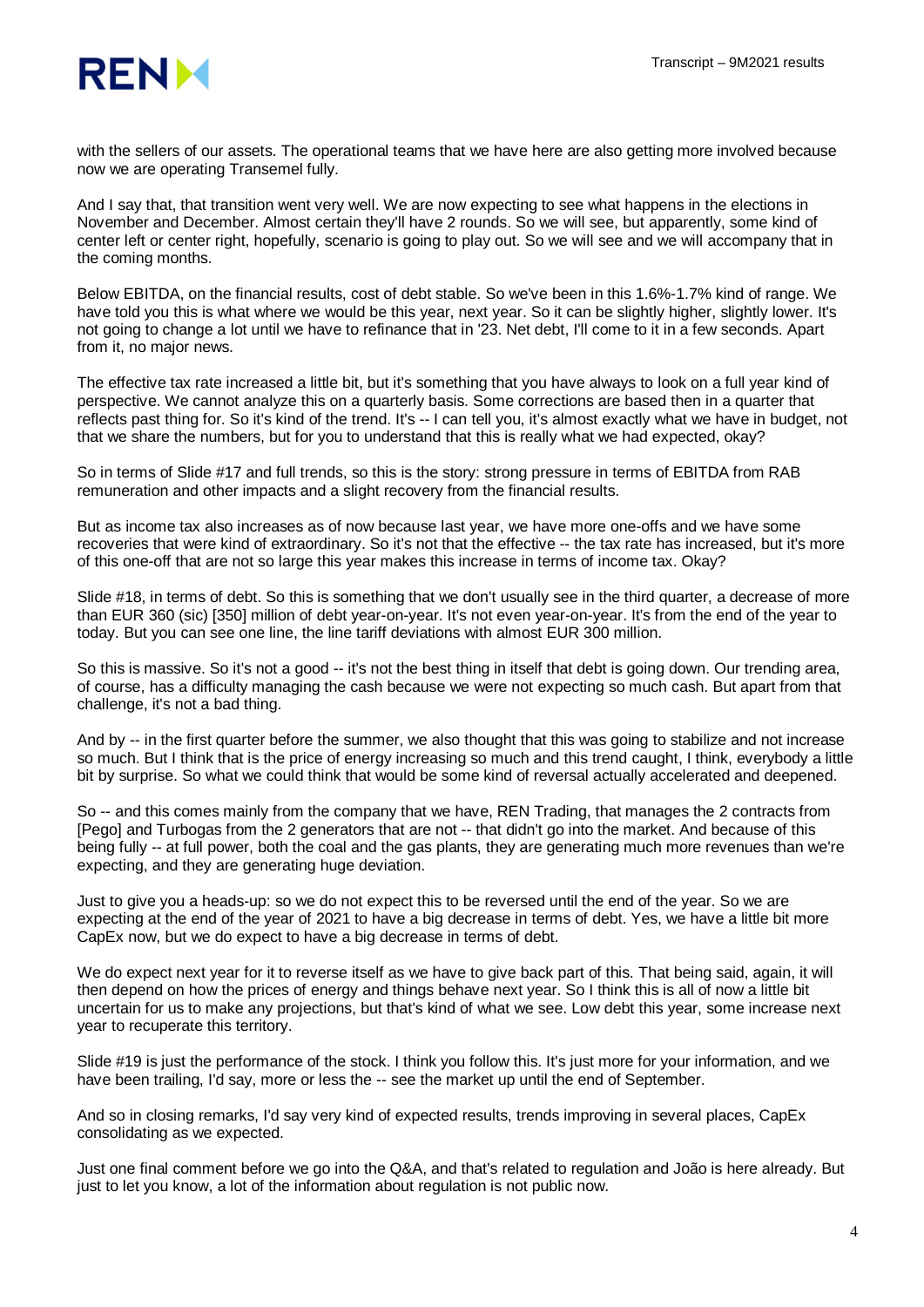

So part of it was public, part of it was not public. So we are happy to clarify and try to answer anything that we can, but there is a lot of things that we cannot comment, and I hope you understand. Because we are not and we are bound by confidentiality with the regulator, and we cannot advance.

So if we seem a little bit evasive or not too capable of answering, please understand that in this case, and João will be leading this, it's not that we don't want to, that we cannot, okay? So with this, I conclude the presentation, and we can go into Q&A. Thank you.

## **Q & A**

#### **Flora Trindade - Caixa Bank**

The first one is on regulation and then, obviously, respecting the comments you made regarding the extent at which you may make some comments. But just a general question on considering the information you have currently, do you see the need to adjust the guidance you have provided in the beginning of the year? Or is it still too soon to assess it?

And then a second question on Slide #9 and on the evolution of EBITDA in the 9 months. This positive performance of other revenues, I know that is a part that comes from subsidies. But is there any other segment that is relevant for this contribution, just for us to understand the underlying evolution and the recurrent or nonrecurrent base of this positive contribution?

And then finally, just a question on shareholding structure. So following the entry of Pontegadea, has there been any advances or inputs from their side in terms of management of the company or just a pure financial investor?

#### **Rodrigo Costa**

Well, I will start with the first, and then I'll move it to Gonçalo for the second, and I will take on the third question again. As Gonçalo said in the beginning, this is a special phase.

We are at the moment dealing with a lot of information. And there is a lot of parameters that have not been closed yet. And this is why -- your question is right on the spot of this, but the things we cannot really share.

And with that, it's very early. And we -- as you all know, we are very open discussing all kinds of topics or plans or what is going on with the company. And at this phase, it would be impossible for us to start predicting what's going to happen in the future.

We have been always used to some level of stability on the regulation. And we will have to go through this process, and then we will come back to you all and share whatever will be the findings and the decisions from the regulators, and of course, our reaction.

#### **Gonçalo Morais Soares**

Okay. So the second one, when you were talking about that other revenue evolution, this is mainly related to that economic efficiency incentive that this year is going to be higher than usual.

So that's an impact that we knew that is coming. It's not something that we expect to be repeated. It's within the calculations and the mechanism that [earth] normally makes. And in this year, it's going to be a little bit higher. That being said, in the full year, we should see this slightly lower on a year-on-year number. Okay?

Regarding the comments on the new investor, they came on board just a few months ago. It was public. They have -- they are not in our Board. They prefer to stay where they are as an investor. In the future, we just don't know. They -- we treat them like we treat all our investors, we -- with a lot of respect. We were very happy to see that we were chosen to be one of their portfolios companies.

It's -- they said they are here for the long term. We expect that. And this is it. They are a big investor now in different kinds of companies on the same -- on energy. And I think which lead to understand what they are trying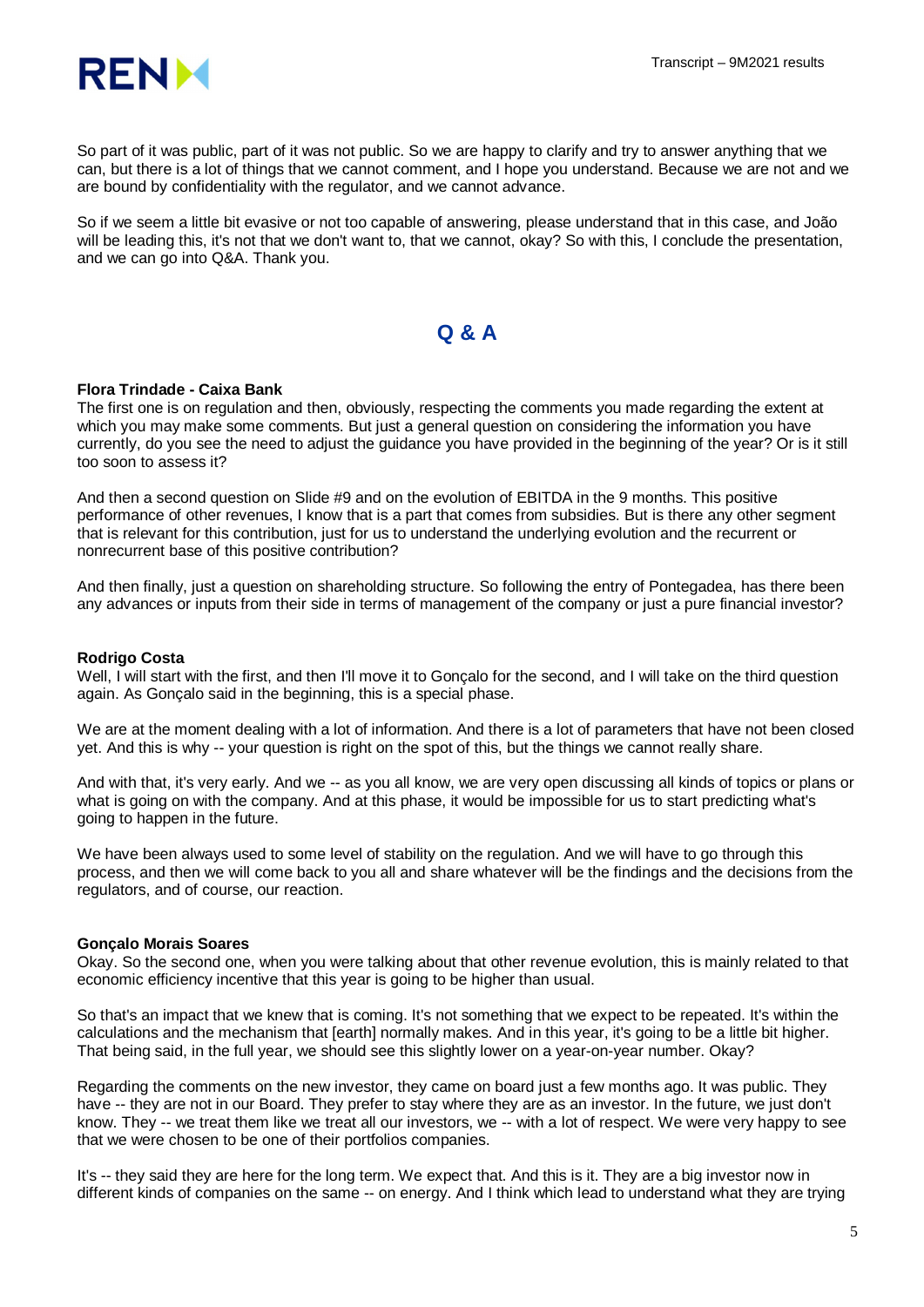

to build, which is picking on companies that they are very important for this energy transition phase that we are all living. I think we have a great future, and I think that great future will be reflected on their options.

#### **Rodrigo Costa**

Flora, just to clarify one thing of my answer. Ana was telling me that perhaps I was not completely clear. So on the economic efficiency incentive last year, you remember that at the end of the year, it went up to EUR 32 million. But at the third quarter, we were still unsure, and we thought that it would be around EUR 25 million full year. This year, it's going to be above the EUR 25 million.

And we know that now. So in this quarter, it seems a little bit above. In the next quarter, so here, you'll see that kind of reverse a little bit. So that's the 2 impacts. But it's not going to be EUR 32 million, so it's going to be lower than that. It's going to be a little bit more than EUR 25 million but less than EUR 32 million. Okay? That's why you see this in the third quarter, but you'll see the opposite in the fourth. Okay?

#### **Sara Piccinini - Mediobanca**

I know it's very difficult to ask you a question on regulation because, obviously, the information are confidential. Just maybe, if you can, in general, give your opinion if you think that this regulation would be supportive for the new CapEx required for the energy transition.

So it is more about your talks with the regulator if you are explaining that you need a supportive regulation for implementing the energy transition? Or do you see the regulator more oriented to be efficient in terms of cost for the system in general? How -- what do you feel about this information for -- the extent that you can share?

Then the second question is related to CapEx. We are seeing a very significant acceleration. So this is good for your local investments. What do you think about the upside opportunity from offshore wind? Could this be another source of higher investments for the future?

And then just a general question on the special energy levy, if there is any update regarding the legal process. And also, if you see the possibility of this tax to be canceled in case the budget for 2022 is not approved? Is there any deadline to which the government should definitely set this tax also for 2022?

#### **João Faria Conceição**

I will take the -- this is João. I will take the first question. I will try to answer it with all the constraints that we have already told you. And I will try to answer in blocks. About the first one, we are committed to the energy transition. Of course, we are.

The second question, I think you were writing if the regulator is worried about efficiency, then is trying to reflect efficiencies in the new regulation? Yes, he is.

And the final and most important question if we'll be this consistent. That's where we are working. And as you can see for the investment plans that the regulator presented is their assessment.

They post some opinions about the possibility of delaying. Now this is something that we need to work with the government as well as the regulator to see what are the impacts on the governmental policies and what is the best way to comply with these governmental policies, and at the same time, respect the inputs from the regulator.

#### **Rodrigo Costa**

On the sales, and I will start with that, and then I will comment also in the -- a little bit on the energy transition and what that means to us.

On the sales, there is no news. When the -- when it was announced that the government would be basically dismissed and the new elections will be called on January 30, there were some rumors that maybe some of these, let's say, loss would be extinguished or will not be relaunched for the next year.

But apparently, that's not will be the case. There is already some news regarding this topic, meaning that legally, there will be -- they will find a solution to keep going with these taxes. And that's what we are anticipating.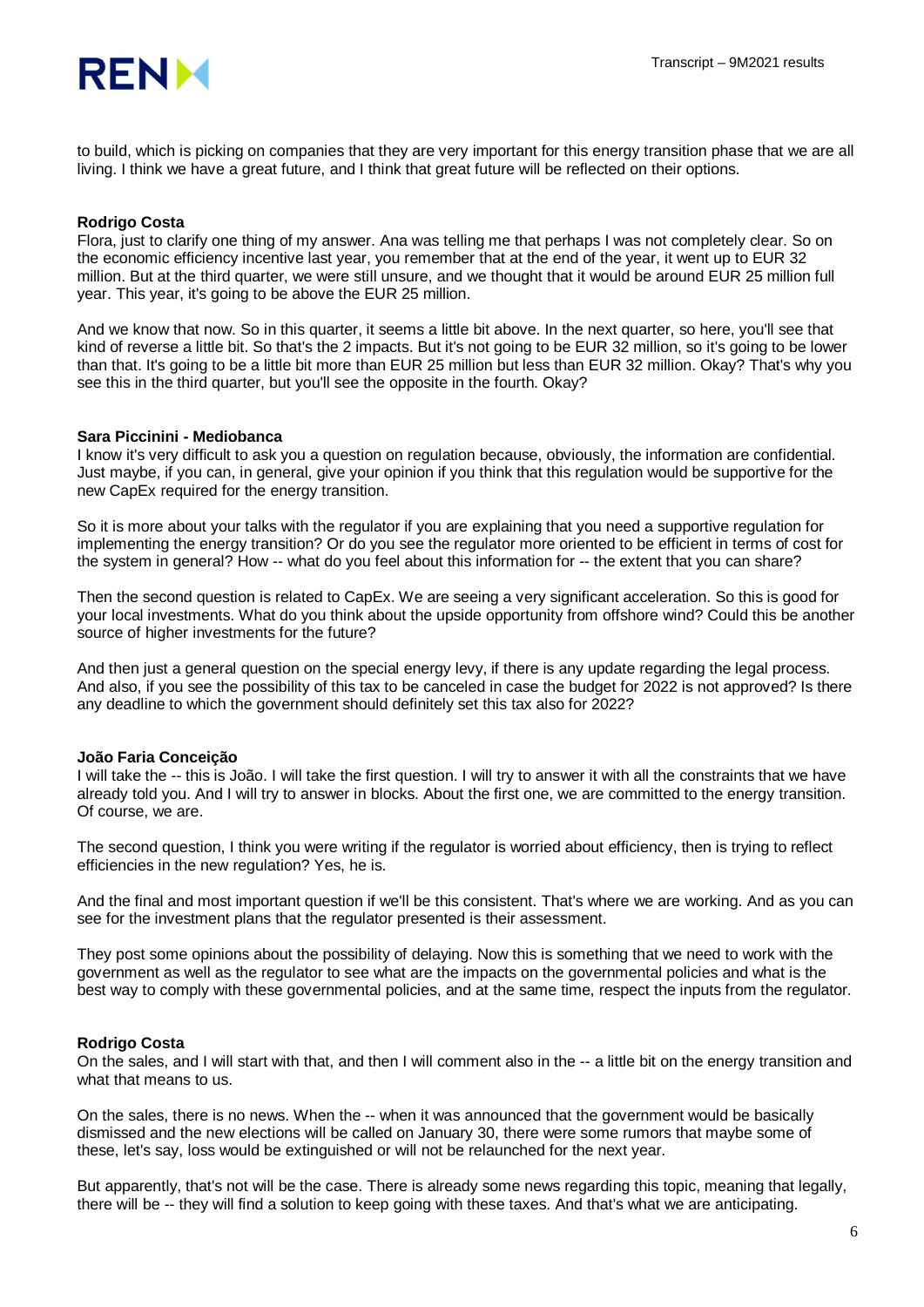

Maybe something will change. As you can understand, now this is a special moment here. It's not every year that we have a government or a deputy assembly just stop their period of work of -- it's something new for us. It's happened before. But in this case, we are now waiting for new elections, and we will see what will be the result of those elections.

But in terms of sales, we still have the process in the courts. We have been talking about this for the past 7 years. And something we said in the beginning, it's going to be slow. That's the only thing we really know.

Now on investments, and we already -- you asked what's going to happen, how -- and João addressed the question, how is the government looking to these projects and the regulator is looking to this project. I think at this point, we -- and we hope that a common vision will be developed because we have an extremely dynamic push on the energy transition.

And I would say, for sure, solar is a big thing. And we are seeing a lot of pressure to develop new projects. We saw that new solutions for project development were developed. And to be honest, they are effective. We like the solutions that were found. And we need to basically multiply by 10, what we have in terms of solar from last year to 2030.

Then now we have a new trend, which is the offshore wind. And suddenly, offshore wind became something that is in the news almost every day. The Secretary of State of Energy announced an important ambition in that direction.

Of course, that means we will be -- we never had so much work because we have all our people making sure we develop new plans. And we try to adapt all these new ideas into, let's say, solutions. And it's been hard, but we are doing so. But again, we see that this is an important trend, and something important will happen.

Now suddenly, we were talking about offshore wind in the north of the country. Now we are talking about offshore wind in the middle of the country and in the south of the West Coast of Portugal.

Then also on top of that, we have the hydrogen. In hydrogen, it came very strong in the beginning of the year. We -- even in our conversations, we spoke about hydrogen. Then things cooled down a little bit in terms of the, let's say, national discussion on hydrogen because of price, because of efficiency, because of the need for very significant investments.

And after the summer, the hydrogen is coming back with a lot -- we also -- what's going on, which is not yet done on the COP26. And for sure, hydrogen is -- it's on the road map again, and I think it's on the road map in a very, very serious way. And we want to be there, and we will be there, not as -- on the generation side.

We will not be on the trade side. But I'm sure we will be fulfilling our role of transmission company and also with our role in terms of the storage, similar to what we do on the natural gas today.

And all these projects, I think they are -- while they are keeping us busy today, I think though it's going to be a very interesting source of business for the future for us and for all the ecosystem of energy.

#### **António Seladas – A|S Research**

Just 2 questions to clarify. You mentioned that transfers to RAB for the current year will be between EUR 200 million and EUR 225 million, EUR 230 million, if you can quantify this figure -- these numbers? And the second question is related with your debt that came down.

For my understanding, is mainly working capital -- is mainly lower working capital requirements, as far as I understood. So it means that you assume that energy price will come down in the coming year, for instance. It will -- everything will revert, if you can confirm this.

#### **Gonçalo Morais Soares**

Okay. I can clarify that. On the first, we didn't say any number on the transfers to RAB. But I can tell you that we are probably expecting a number which is higher than that, okay? Because the full year of 2021, as we said, has a high CapEx. The CapEx itself is already on the upper range of the business plan, which was EUR 235 million.